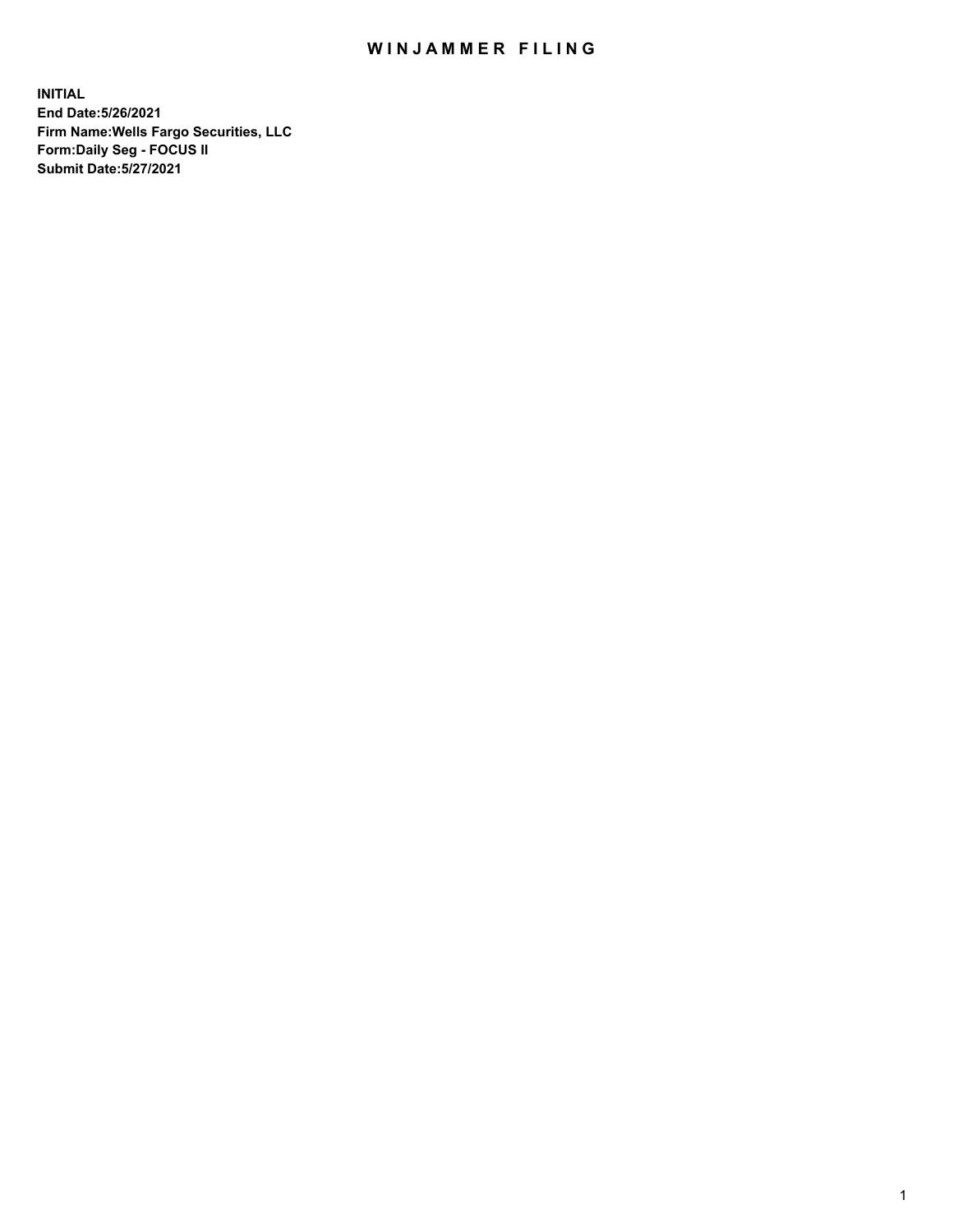**INITIAL End Date:5/26/2021 Firm Name:Wells Fargo Securities, LLC Form:Daily Seg - FOCUS II Submit Date:5/27/2021 Daily Segregation - Cover Page**

| Name of Company                                                                                                                                                                                                                                                                                                                | <b>Wells Fargo Securities LLC</b>                           |
|--------------------------------------------------------------------------------------------------------------------------------------------------------------------------------------------------------------------------------------------------------------------------------------------------------------------------------|-------------------------------------------------------------|
| <b>Contact Name</b>                                                                                                                                                                                                                                                                                                            | <b>James Gnall</b>                                          |
| <b>Contact Phone Number</b>                                                                                                                                                                                                                                                                                                    | 917-699-6822                                                |
| <b>Contact Email Address</b>                                                                                                                                                                                                                                                                                                   | james.w.gnall@wellsfargo.com                                |
| FCM's Customer Segregated Funds Residual Interest Target (choose one):<br>a. Minimum dollar amount: ; or<br>b. Minimum percentage of customer segregated funds required:% ; or<br>c. Dollar amount range between: and; or<br>d. Percentage range of customer segregated funds required between:% and%.                         | 270,000,000<br><u>0</u><br>0 <sub>0</sub><br>0 <sub>0</sub> |
| FCM's Customer Secured Amount Funds Residual Interest Target (choose one):<br>a. Minimum dollar amount: ; or<br>b. Minimum percentage of customer secured funds required:%; or<br>c. Dollar amount range between: and; or<br>d. Percentage range of customer secured funds required between:% and%.                            | 40,000,000<br><u>0</u><br>00<br>0 <sub>0</sub>              |
| FCM's Cleared Swaps Customer Collateral Residual Interest Target (choose one):<br>a. Minimum dollar amount: ; or<br>b. Minimum percentage of cleared swaps customer collateral required:% ; or<br>c. Dollar amount range between: and; or<br>d. Percentage range of cleared swaps customer collateral required between:% and%. | 400,000,000<br><u>0</u><br>0 <sub>0</sub><br>00             |

Attach supporting documents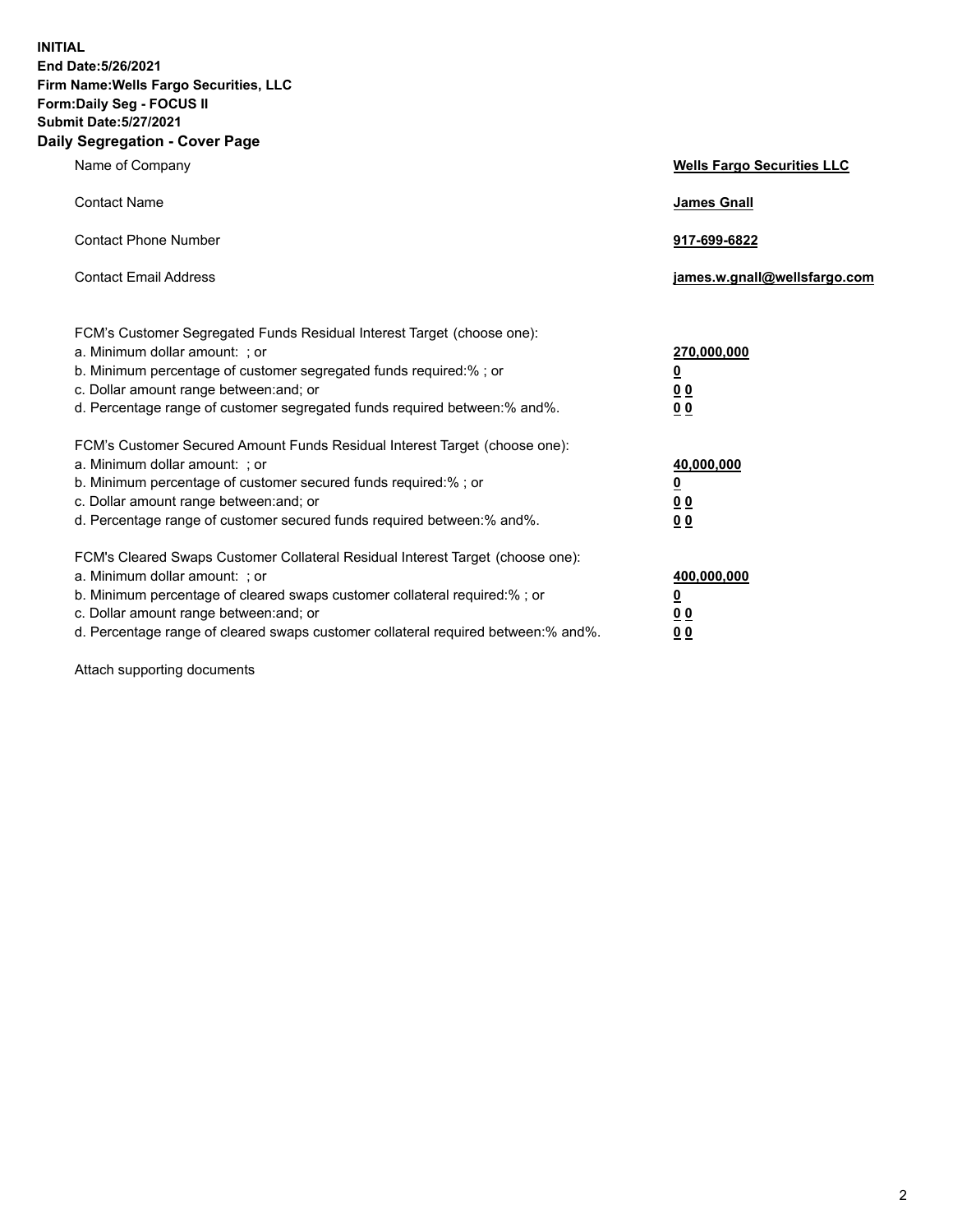**INITIAL End Date:5/26/2021 Firm Name:Wells Fargo Securities, LLC Form:Daily Seg - FOCUS II Submit Date:5/27/2021**

## **Daily Segregation - Secured Amounts**

|    | Foreign Futures and Foreign Options Secured Amounts                                         |                                   |
|----|---------------------------------------------------------------------------------------------|-----------------------------------|
|    | Amount required to be set aside pursuant to law, rule or regulation of a foreign            | $0$ [7305]                        |
|    | government or a rule of a self-regulatory organization authorized thereunder                |                                   |
| 1. | Net ledger balance - Foreign Futures and Foreign Option Trading - All Customers             |                                   |
|    | A. Cash                                                                                     | 258,793,969 [7315]                |
|    | B. Securities (at market)                                                                   | 225,364,403 [7317]                |
| 2. | Net unrealized profit (loss) in open futures contracts traded on a foreign board of trade   | 3,567,471 [7325]                  |
| 3. | Exchange traded options                                                                     |                                   |
|    | a. Market value of open option contracts purchased on a foreign board of trade              | 29 [7335]                         |
|    | b. Market value of open contracts granted (sold) on a foreign board of trade                | <u>-71,954</u> [7337]             |
| 4. | Net equity (deficit) (add lines 1. 2. and 3.)                                               | 487,653,918 [7345]                |
| 5. | Account liquidating to a deficit and account with a debit balances - gross amount           | 5,795,759 [7351]                  |
|    | Less: amount offset by customer owned securities                                            | -5,795,094 [7352] 665 [7354]      |
| 6. | Amount required to be set aside as the secured amount - Net Liquidating Equity              | 487,654,583 [7355]                |
|    | Method (add lines 4 and 5)                                                                  |                                   |
| 7. | Greater of amount required to be set aside pursuant to foreign jurisdiction (above) or line | 487,654,583 [7360]                |
|    | 6.                                                                                          |                                   |
|    | FUNDS DEPOSITED IN SEPARATE REGULATION 30.7 ACCOUNTS                                        |                                   |
| 1. | Cash in banks                                                                               |                                   |
|    | A. Banks located in the United States                                                       | 67,782,778 [7500]                 |
|    | B. Other banks qualified under Regulation 30.7                                              | 67,573,739 [7520] 135,356,517     |
|    |                                                                                             | [7530]                            |
| 2. | Securities                                                                                  |                                   |
|    | A. In safekeeping with banks located in the United States                                   | 120,507,740 [7540]                |
|    | B. In safekeeping with other banks qualified under Regulation 30.7                          | 0 [7560] 120,507,740 [7570]       |
| 3. | Equities with registered futures commission merchants                                       |                                   |
|    | A. Cash                                                                                     | 60,003,348 [7580]                 |
|    | <b>B.</b> Securities                                                                        | 109,861,775 [7590]                |
|    | C. Unrealized gain (loss) on open futures contracts                                         | -39,310,117 [7600]                |
|    | D. Value of long option contracts                                                           | 29 [7610]                         |
|    | E. Value of short option contracts                                                          | -71,954 [7615] 130,483,081 [7620] |
| 4. | Amounts held by clearing organizations of foreign boards of trade                           |                                   |
|    | A. Cash                                                                                     | $0$ [7640]                        |
|    | <b>B.</b> Securities                                                                        | $0$ [7650]                        |
|    | C. Amount due to (from) clearing organization - daily variation                             | $0$ [7660]                        |
|    | D. Value of long option contracts                                                           | $0$ [7670]                        |
|    | E. Value of short option contracts                                                          | 0 [7675] 0 [7680]                 |
| 5. | Amounts held by members of foreign boards of trade                                          |                                   |
|    | A. Cash                                                                                     | -2,811,869 [7700]                 |
|    | <b>B.</b> Securities                                                                        | 220,127,201 [7710]                |
|    | C. Unrealized gain (loss) on open futures contracts                                         | 13,856,592 [7720]                 |
|    | D. Value of long option contracts                                                           | $0$ [7730]                        |
|    | E. Value of short option contracts                                                          | 0 [7735] 231,171,924 [7740]       |
| 6. | Amounts with other depositories designated by a foreign board of trade                      | $0$ [7760]                        |
| 7. | Segregated funds on hand                                                                    | $0$ [7765]                        |
| 8. | Total funds in separate section 30.7 accounts                                               | 617,519,262 [7770]                |
| 9. | Excess (deficiency) Set Aside for Secured Amount (subtract line 7 Secured Statement         | 129,864,679 [7380]                |
|    | Page 1 from Line 8)                                                                         |                                   |

- 10. Management Target Amount for Excess funds in separate section 30.7 accounts **40,000,000** [7780]
- 11. Excess (deficiency) funds in separate 30.7 accounts over (under) Management Target **89,864,679** [7785]

3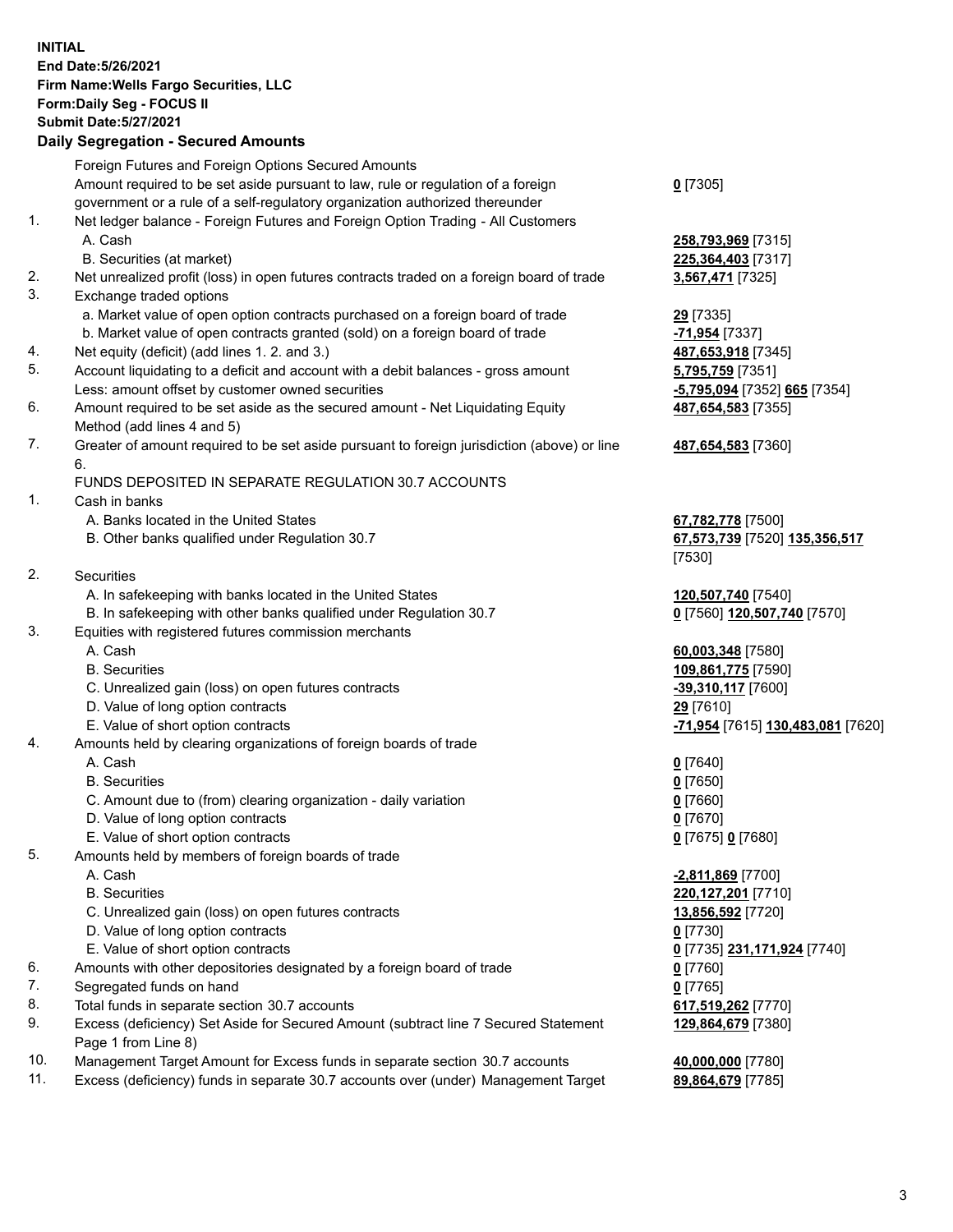**INITIAL End Date:5/26/2021 Firm Name:Wells Fargo Securities, LLC Form:Daily Seg - FOCUS II Submit Date:5/27/2021 Daily Segregation - Segregation Statement** SEGREGATION REQUIREMENTS(Section 4d(2) of the CEAct) 1. Net ledger balance A. Cash **3,433,851,496** [7010] B. Securities (at market) **1,947,428,340** [7020] 2. Net unrealized profit (loss) in open futures contracts traded on a contract market **-734,286,525** [7030] 3. Exchange traded options A. Add market value of open option contracts purchased on a contract market **650,813,149** [7032] B. Deduct market value of open option contracts granted (sold) on a contract market **-759,739,475** [7033] 4. Net equity (deficit) (add lines 1, 2 and 3) **4,538,066,985** [7040] 5. Accounts liquidating to a deficit and accounts with debit balances - gross amount **43,334,523** [7045] Less: amount offset by customer securities **-43,308,548** [7047] **25,975** [7050] 6. Amount required to be segregated (add lines 4 and 5) **4,538,092,960** [7060] FUNDS IN SEGREGATED ACCOUNTS 7. Deposited in segregated funds bank accounts A. Cash **117,806,918** [7070] B. Securities representing investments of customers' funds (at market) **40,043,608** [7080] C. Securities held for particular customers or option customers in lieu of cash (at market) **1,060,593,365** [7090] 8. Margins on deposit with derivatives clearing organizations of contract markets A. Cash **1,581,869,179** [7100] B. Securities representing investments of customers' funds (at market) **1,450,743,600** [7110] C. Securities held for particular customers or option customers in lieu of cash (at market) **886,834,975** [7120] 9. Net settlement from (to) derivatives clearing organizations of contract markets **3,157,199** [7130] 10. Exchange traded options A. Value of open long option contracts **650,813,149** [7132] B. Value of open short option contracts **-759,739,475** [7133] 11. Net equities with other FCMs A. Net liquidating equity **0** [7140] B. Securities representing investments of customers' funds (at market) **0** [7160] C. Securities held for particular customers or option customers in lieu of cash (at market) **0** [7170] 12. Segregated funds on hand **0** [7150] 13. Total amount in segregation (add lines 7 through 12) **5,032,122,518** [7180] 14. Excess (deficiency) funds in segregation (subtract line 6 from line 13) **494,029,558** [7190] 15. Management Target Amount for Excess funds in segregation **270,000,000** [7194]

16. Excess (deficiency) funds in segregation over (under) Management Target Amount Excess

**224,029,558** [7198]